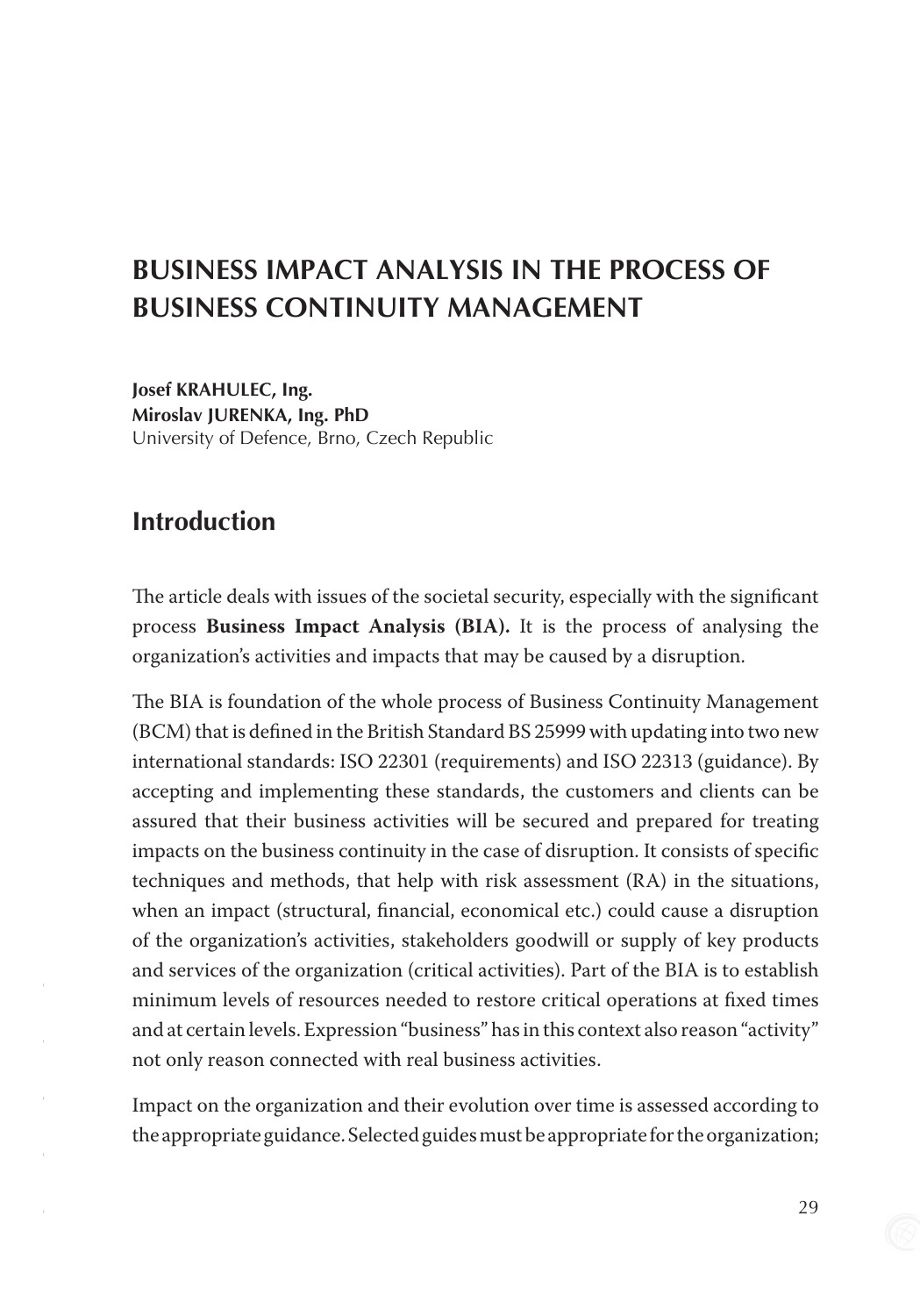guides financial institutions will differ from the guideline government authority. Guidelines for impact assessment may be, for example, financial loss, the impact on service delivery, damage to or loss of reputation, comply with legal or regulatory obligations, etc.

Conclusions from the impact analysis together with risk assessment on disruption of critical activities of an organization are the basis for business continuity management strategies that identify various options and ways to restore critical operations of the organization at the desired time in case of disruption.

The BIA should be reviewed in regular intervals or when there are significant changes in the organization and the environment in which the organization operates [2, 8].

## **Specified Range Of Organization Activities By Bia**

This analysing process should be useful for all organization types, naturally with specific measures. In the case of this article and another specific research is the attention, connected with BIA, focused on the non-profit organizations, such as police, fire brigade, rescue system and another public administration organizations. Of course it is possible to apply this method also for the profit organizations and many others. The specified range of organization activities should:

- identify activities that support the delivery of its key products and services;
- assess the impact, if there is a violation of these activities and the development of these effects over time;
- determine for each identified activity the Maximum Tolerable Period of Disruption (MTPD) or Maximum Tolerable Outage (MTO), after which the implications for the organization are still acceptable. After this process there is a viability of the organization at risk in the case of a supply disruption products or services;
- identify critical activities and prioritize their renewal based on the previous steps of determining the impact of the MTPD for individual activities. For critical activities may be considered activities with the greatest impact in the shortest time. These activities should be restored as soon as possible;
- specify the time required for its recovery (partial or full) level Recovery Time Objective (RTO) for every critical activity. Setting RTO is on management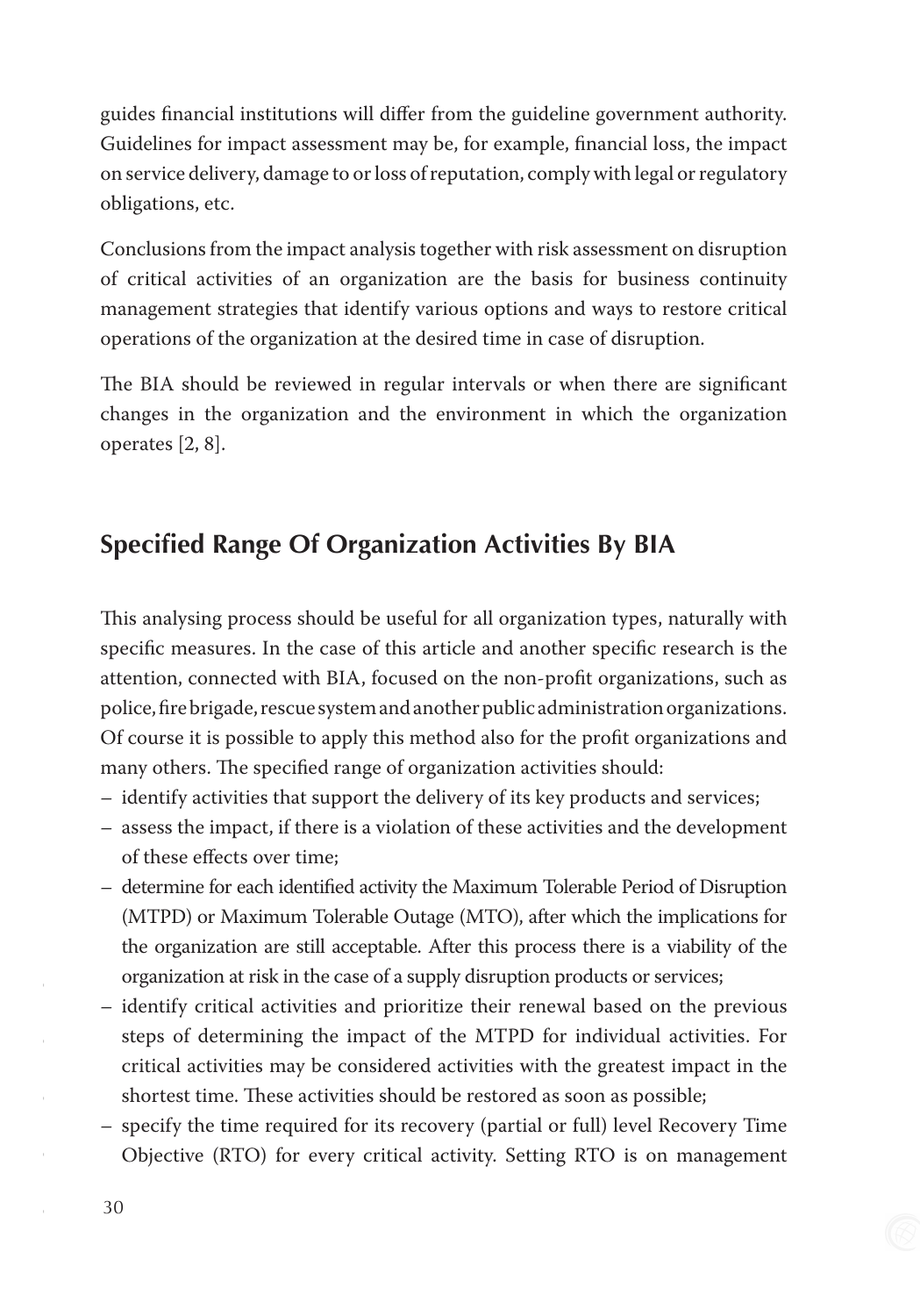decisions. To determine this, it is necessary to consider the associated costs of rehabilitation. The optimal value of RTO can be, when the financial loss caused by disruption of operations, is equal to the cost of its restoration. Specified period of recovery (RTO) critical activities must be less than the (MTPD);

– determine the minimum level of resources needed to rebuild every critical activity. Resources may include, for example, people, buildings, technology, information and service delivery [4].

## **Business Impact Analysis (Bia) in the Centre Disaster Recovery Planning (Drp)**

Within the scope of the emergency recovery planning in this multistage process, the most important phase is just BIA. The analysis of the impact on businesses is in area with a significant degree of probability, the impact of disruption. In some cases might appear the case connected with the disaster recovery planning, because in the BIA there is an exact classification of estimating the effects of the accident on the organization.

Analysis of the risk-based impact sets the goal of identifying critical business functions with regard to their disruption and is an important point for setting the strategic disaster recovery plan. The next step, according to British Standards of Risk Assessment in the organization, is determination the internal and external threats and risks including operational infrastructure. For the impact analysis is required especially large amount of data for the preparation of questionnaires and it is also necessary to prepare the groundwork for interviews with members of the organization.

Research will further define activities supporting key areas and services of organizations, being identified by impacts, which are caused by the disruption of business activities. Because all of these steps related to the time parameter, it is possible according to specify how long the organization will be able to function during the disruption of their activities and supplies. The BIA process is probably the longest and the most important process of all activities that are concerned with ensuring business continuity.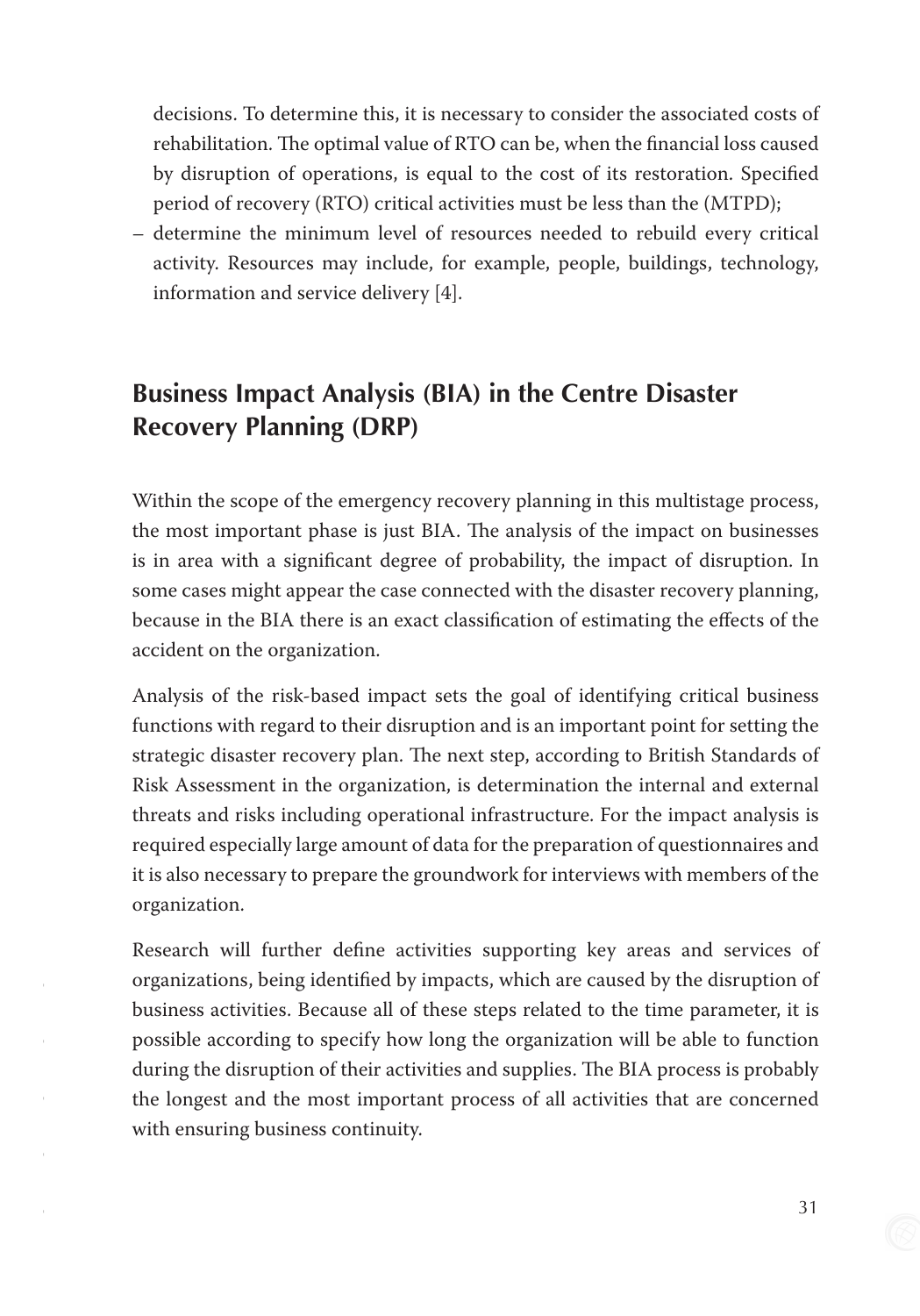The BIA also has the task of categorizing priority business activities for recovery, as well as to identify all internal and external dependencies associated with critical activities set amount of time to restore operations. Furthermore, the BIA deals with determining the impact on the income of the various corporate activities, which are reflected in the accounts. Thus poised conclusions of the analysis and evaluation must be checked and approved by the top management, as the results of this analysis will be provided as the basis for defining organization business continuity [4].





*Picture 1. Possition the BIA in the Business Continuity Plan*

Basic framework of BIA:

- to identify the key business processes (processes related to main military activities);
- to determine the requirements of restoration and interdependences;
- to identify impacts on the organisation's functions (also related to military functions);
- to prioritize the business processes and set the restoration requirements.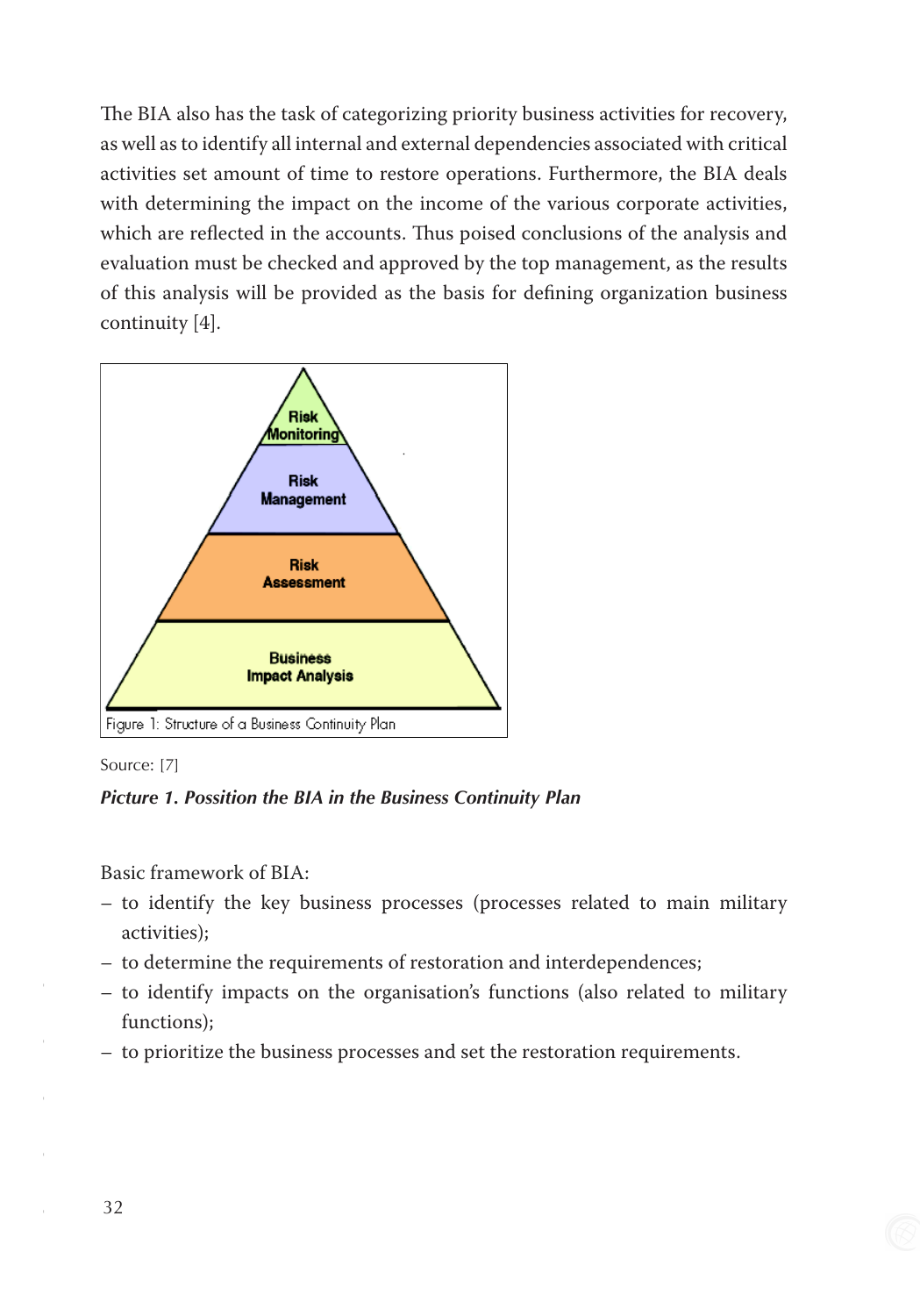Identification of key processes:

- expected suggestions (implementation of new approaches of continuity processes for military area);
- monitoring of stock items (thorough monitoring of stocks of ammunition and military equipment);
- online customer service;
- credit card processing;
- online message board;
- database search (continuously control the military database with focusing on current and future threats);
- create an online catalogue [3, 6].

Relationships with key processes in other areas:

- IT management;
- public relations;
- compliance with regulations;
- supply agreements;
- budgeting;
- financial reporting;
- emergency loan [3, 6].

The Recovery Time Objective (RTO) is closed to the business process but not in the case of requiring the support of the process. It is also targeted on the continuation of service and time level inside a business process that has to be renewed after disaster influence in appropriate time. The Recovery Point Objective (RPO) is a process in business continuity planning connected with IT service and is focused on the maximum targeted period when data might be lost. RPO describes the age of data in the last available IT reserve for potential renewal. All these analysis steps are really important and purposeful because of its significance related to the security and military area in general and are useful for many types of security processes.

Within the scope of the impact assessment of the organization in disruption of critical activities are taken into account in particular the consequences before causes.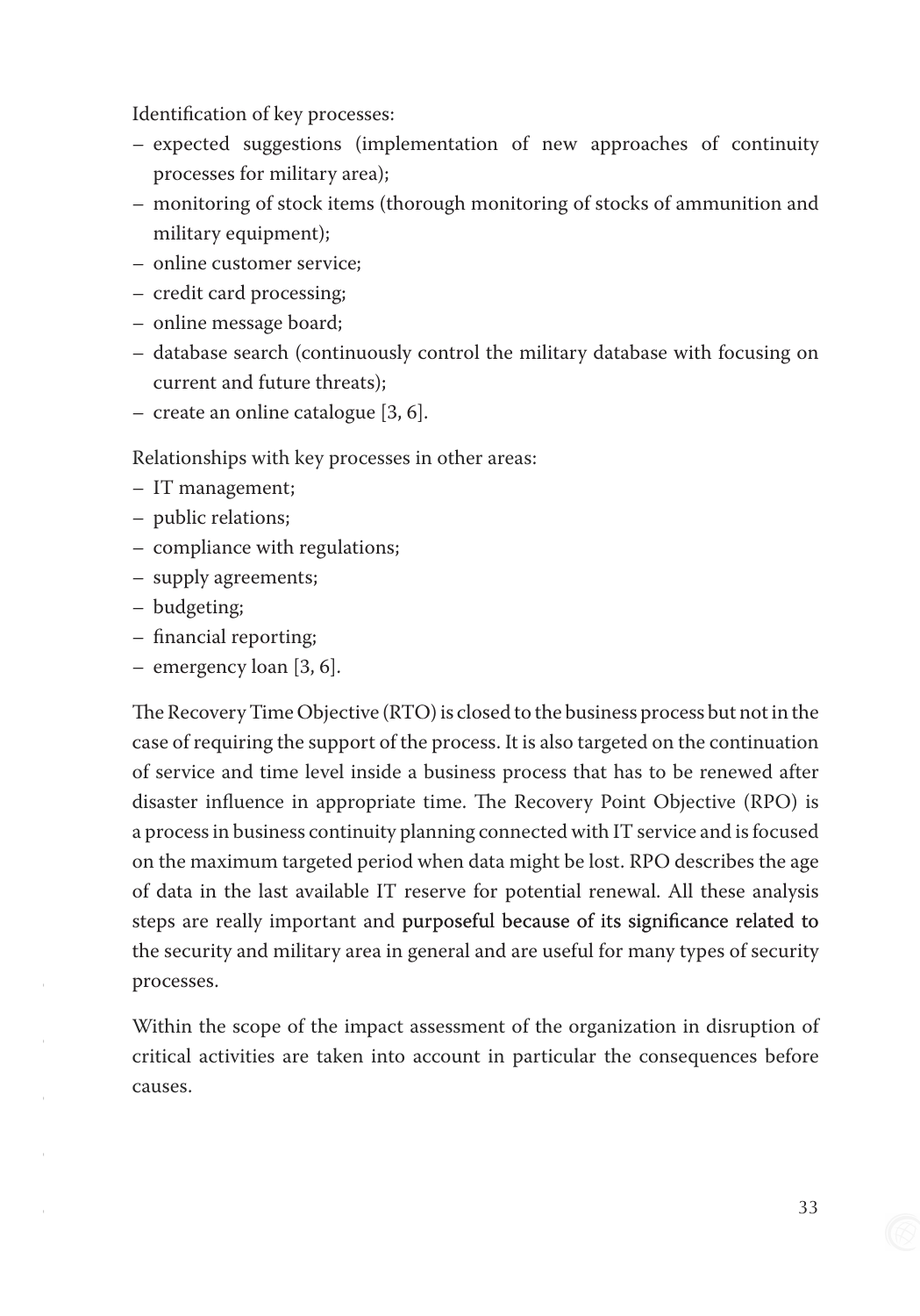



What impact will affect the operation of the organization and its subsequent development is determined by the appropriate guideline. Such guidelines must be appropriate for the organization and guidelines vary from state authority.

The basis for business continuity management strategy, which precisely defines the various options and possibilities for recovery of critical activities of the organization under the relevant time relations, are the outcome of the impact analysis and risk assessment disruption to critical operations of the organization [3, 5].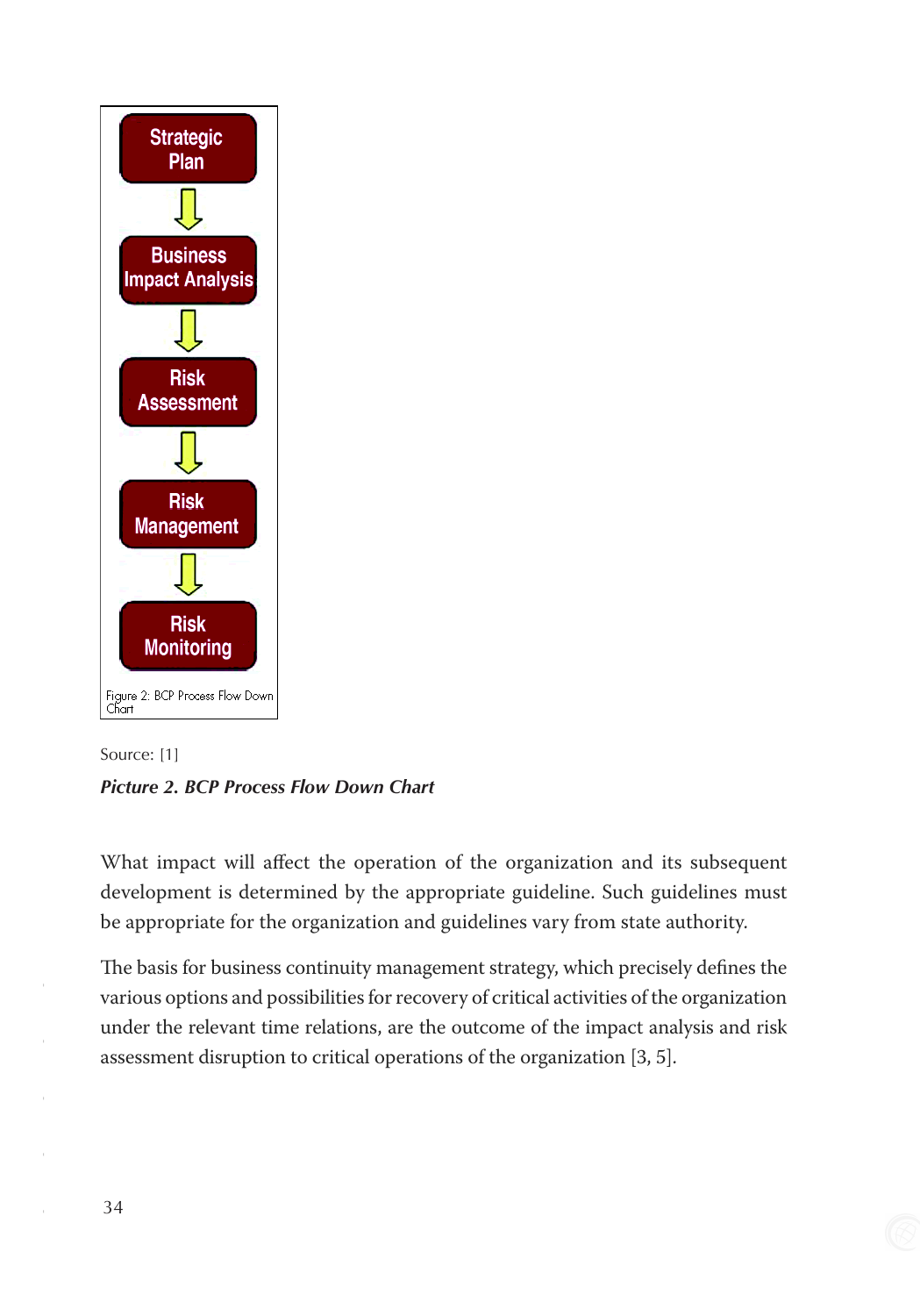## **Key Tips By Implementation Business Impact Analysis**

- 1) Getting the support of top management (primarily due time for research, as well as a strong overall support of the top management to achieve project goals).
- 2) Emphasis on business impact analysis process (BIA analysis can be very time consuming for both the actual data collection, as well as for the actual analysis, it is also very important to work with accurate and current information).
- 3) Flexibility (encourages any adjustment patterns according to the needs of individual organization to facilitate achievement of the set goals) [3, 4].

## **Conclusion**

The conclusions from the BIA are possible to specify like impact analysis together with risk assessment on disruption of critical activities of an organization. There are the basis for Business Continuity Management (BCM) strategies that identify various options and ways for restoration critical operations of the organization at the desired time in case of disruption.

With BIA are connected specific techniques and methods, which help with risk assessment (RA) in specific impact situations (economical, financial, structural etc.). These impact situations might cause a disruption of the organization's activities, stakeholder's goodwill or supply of key products and services (critical activities).

Problems of impact on the organization and their evolution over time are assessed according to the appropriate guidance. It is necessary to select appropriate guides for the organization. Guidelines for impact assessment might be impact on service delivery, financial loss, damage or loss of reputation, etc.

The topic is intended primarily for profit organizations, but thanks to its versatility, it is also suitable for other types of organizations, including the military. In the case of modification of the evaluation criteria and the method can be applied to the relevant procedures for the police, army and many other companies.